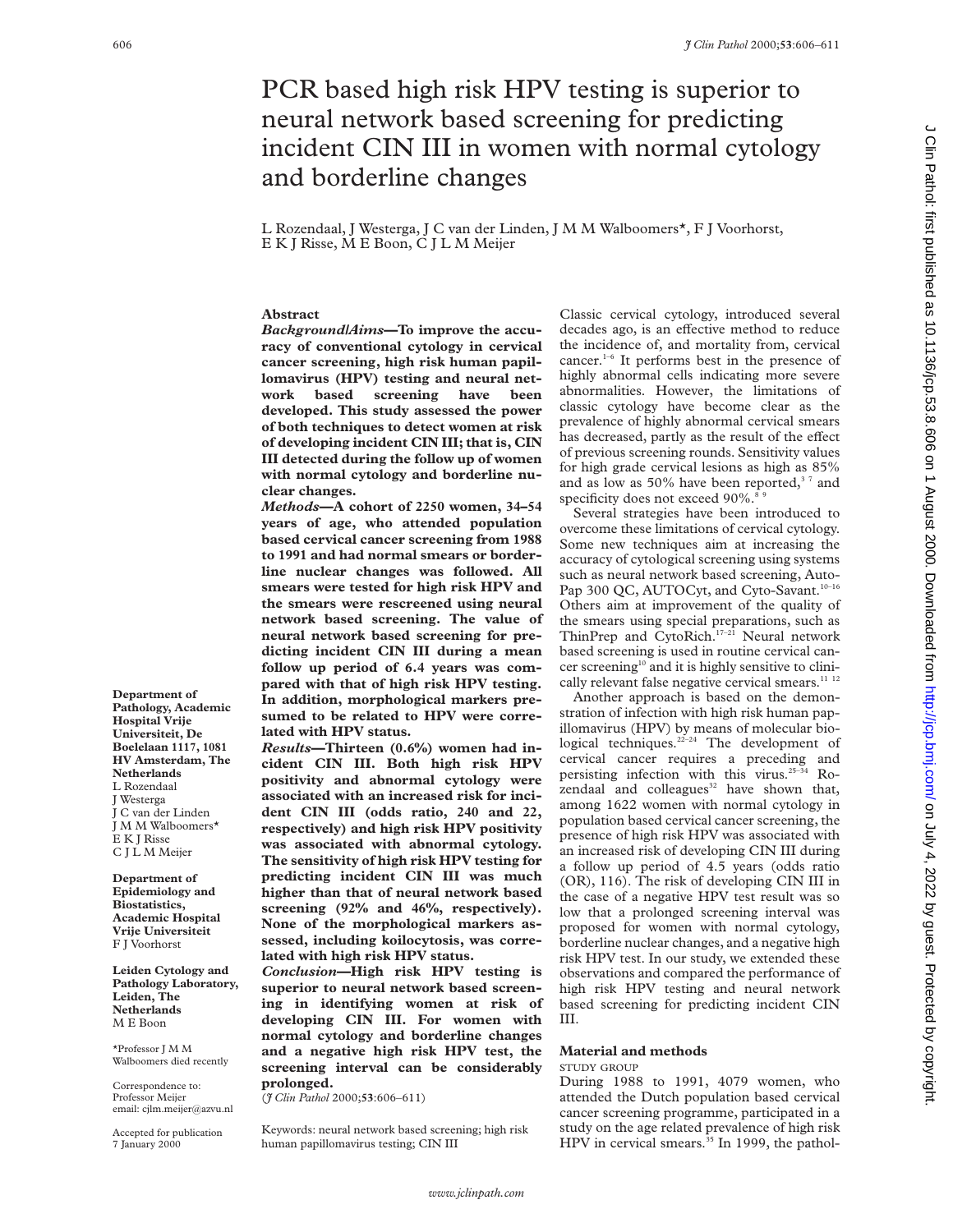*Table 1 High risk human papillomavirus (HPV) testing, neural network based screening (NNS), and prediction of CIN III*

| Subgroup of women            | Number of<br>women | Mean age in years<br>(range) | Mean follow up time<br>in years (range) |
|------------------------------|--------------------|------------------------------|-----------------------------------------|
| Group A analysis             |                    |                              |                                         |
| All women in this analysis   | 2250               | $43.0(34 - 54)$              | $6.4(0.5-10.2)$                         |
| Incident CIN III             | 13                 | $38.6(34-53)$                | $3.9(0.9-9.8)$                          |
| No CIN III                   | 2237               | $43.0(34 - 54)$              | $6.4(0.5-10.2)$                         |
| High risk HPV positive       | 121                | $43.0(34 - 54)$              | $6.1(0.9-9.8)$                          |
| High risk HPV negative       | 2129               | $43.0(34 - 54)$              | $6.4(0.5-10.2)$                         |
| Group B analysis             |                    |                              |                                         |
| All women in this analysis   | 653                | $42.7(34 - 54)$              | $6.2(0.5-10.1)$                         |
| Incident CIN III             | 13                 | 38.6 (34–53)                 | $3.9(0.9-9.8)$                          |
| No CIN III                   | 640                | $42.8(34 - 54)$              | $6.2(0.5-10.1)$                         |
| NNS abnormal ( $\geq$ Pap 2) | 30                 | $43.0(34-53)$                | $6.2(0.9-9.1)$                          |
| NNS normal (Pap 1)           | 623                | $42.7(34 - 54)$              | $6.2(0.5-10.1)$                         |
| Group C analysis             |                    |                              |                                         |
| All women in this analysis   | 731                | $42.7(34 - 54)$              | $6.2(0.5-10.1)$                         |
| NNS abnormal ( $\geq$ Pap 2) | 38                 | $43.2(34 - 53)$              | $6.2(0.9-9.1)$                          |
| NNS normal (Pap 1)           | 693                | $42.7(34 - 54)$              | $6.2(0.5-10.1)$                         |
| High risk HPV positive       | 121                | $43.0(34-53)$                | $6.1(0.9-9.8)$                          |
| High risk HPV negative       | 610                | $42.7(34 - 54)$              | $6.2(0.5-10.1)$                         |

Group A analysis: women included in the analysis of high risk HPV testing and predicting incident CIN III.

Group B analysis: women included in the analysis of NNS and predicting incident CIN III. Group C analysis: women included in the analysis of the association between high risk HPV status and NNS result.

Women with incident CIN III are younger and have a shorter follow up time when compared with women without CIN III. This is an effect of screening. The follow up time is shorter because 8/13 women with incident CIN III were diagnosed within three years of follow up. They are younger because only very few of the older women with a normal smear or borderline nuclear changes in two or more previous screening rounds will still develop CIN III.

> ogy report database of the academic hospital Vrije Universiteit and the Dutch national pathology report database (PALGA) were searched for follow up data of this cohort.

> Inclusion criteria were: no history of previous cervical abnormalities at baseline, a normal cervical smear or borderline nuclear changes in the original routine screening, a valid high risk HPV test result, and availability of follow up cervical smears or biopsies. A total of 2250 women met these criteria and were included in the analysis. Table 1 presents the epidemiological data of this group and the various subgroups defined in our study (vide infra).

# INCIDENT CIN III

Incident CIN III was used as the endpoint of the study. CIN III is generally considered to be the most advanced premalignant stage before invasive carcinoma. Because all women had normal cytology or borderline nuclear changes at baseline, they were considered not to have CIN III at baseline. Incident CIN III was detected and histologically confirmed as a result of abnormal cytology in successive screening rounds, typically every three years till 1995 and every five years since 1996. According to the Dutch referral policy at that time, women were referred to the gynaecologist for colposcopically directed biopsy sampling and treatment after a single smear assessed as severe dyskaryosis or worse, or two smears assessed as mild to moderate dyskaryosis in an interval of three months. Women with a smear showing borderline nuclear changes were advised to have the smear repeated after a period of one year.

#### SAMPLING FOR CERVICAL CYTOLOGY AND HIGH RISK HPV TESTING

Scrapes from the cervix uteri were obtained by the general practitioner by means of a cervex brush (International Medical Products, Zut-

phen, the Netherlands). A conventional smear was made on a glass slide and the remaining cell material on the brush was used for the detection of 14 high risk HPV types (16, 18, 31, 33, 35, 39, 45, 51, 52, 56, 58, 59, 66, and 68) in a single test by GP5+/6+ polymerase chain reaction enzyme immune assay (PCR-EIA), as described previously.<sup>32 36 37</sup> The laboratory staff were unaware of the Papanicolaou (Pap) smear result and follow up data.

## CLASSIFICATION OF CERVICAL SMEARS

For cytological review of the smears, neural network based screening was used. For neural network based screening, we used a PAPNET device.11 12 In short, cytological images were digitised and the most suspicious parts were automatically selected. These automatically selected parts were judged by cytotechnologists. Smears suspected of abnormal cells were evaluated light microscopically by an expert pathologist, who rendered the final diagnosis. Both cytotechnologists and pathologists were unaware of the high risk HPV status and follow up data.

To simulate routine cervical cancer screening to the cytotechnologists, which would have a certain number of abnormal cervical smears, 31 abnormal smears (4.1%) were added (14 with Pap 3a, 12 Pap 3b, four Pap 4, and one Pap 5). These smears were derived from population based cervical cancer screening in the same period as the smears included in the analysis. The cytotechnologists could not recognise these smears from their labelling, colouring, or any other properties. Because these smears were only added to simulate a routine screening setting and keep the cytotechnologists alert, they were excluded from analysis.

The smears were cytomorphologically assessed according to the standardised Dutch KOPAC-B coding system, modified after Vooijs *et al.*<sup>38</sup> The English abbreviation of KOPAC-B is CISOC-A: composition, inflammation, squamous epithelium, other abnormalities, and endometrium, columnar epithelium, and adequacy of the smear. In the coding system, each of the five CISOC values is assigned a value between 0 and 9. Only the SOC values affect the Pap classification. In short, Pap 0 indicates an inadequate smear; Pap 1 a normal smear; Pap 2 borderline nuclear changes, including atypical squamous cells of unknown significance (ASCUS); Pap 3a1 mild dyskaryosis; Pap 3a2 moderate dyskaryosis; Pap 3b severe dyskaryosis; Pap 4 carcinoma in situ; and Pap 5 invasive carcinoma.

ANALYSIS OF HPV AND NEURAL NETWORK BASED SCREENING DATA

The analyses focused on four issues.

# *High risk HPV testing and predicting incident CIN III*

For high risk HPV testing and predicting incident CIN III, the data of all 2250 women were used in a cohort study design (table 1; group A).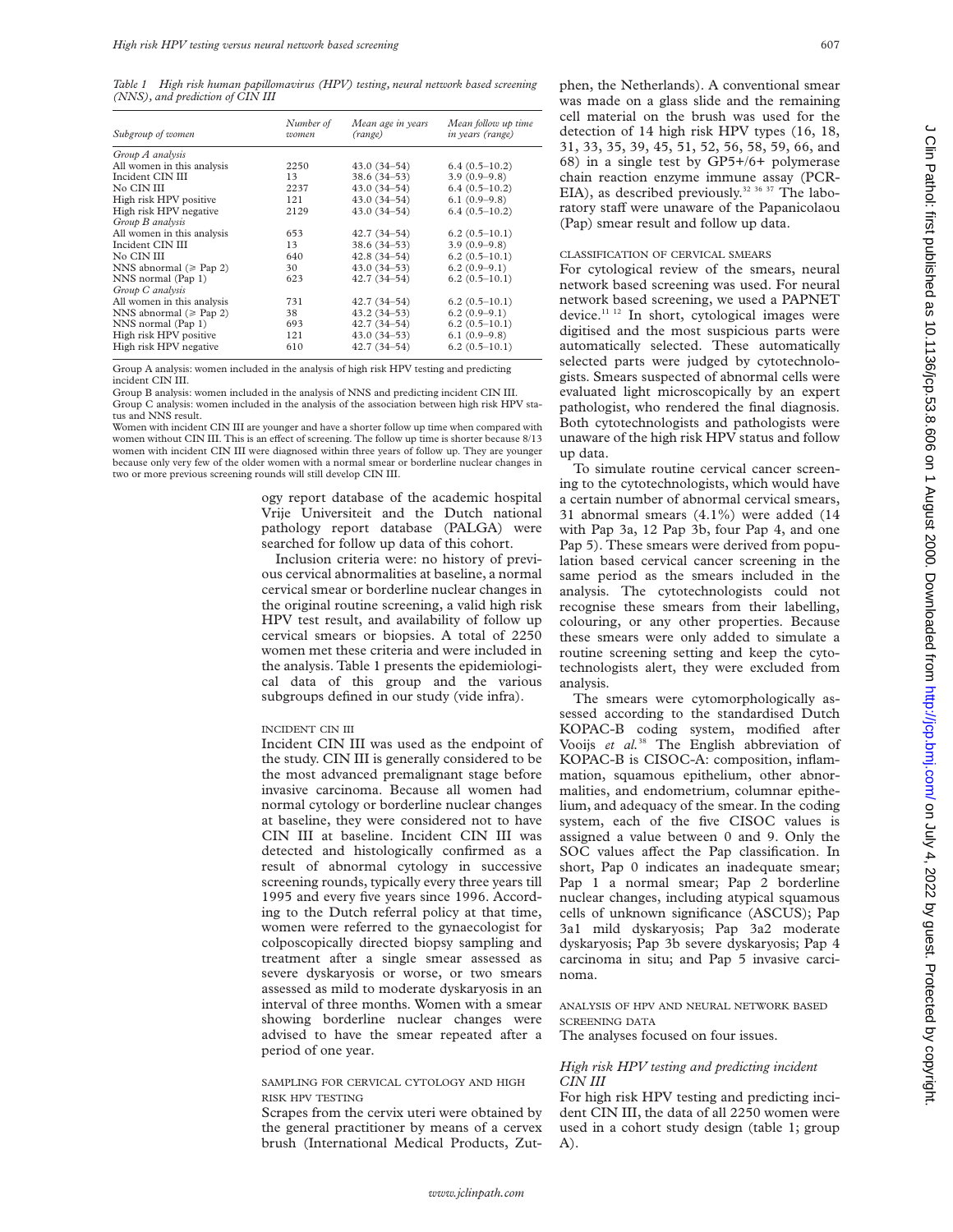*Table 2 Characteristics at baseline of the 13 women with incident CIN III*

| Case           | Age (years) | Routine<br>screening (Pap) | NNS (Pap) | High risk<br><b>HPV</b> | Follow up<br>time (years) | CIN |
|----------------|-------------|----------------------------|-----------|-------------------------|---------------------------|-----|
|                | 34          |                            |           | Yes                     | 2.1                       |     |
| $\overline{c}$ | 35          |                            | 3a2       | Yes                     | 2.6                       |     |
| 3              | 35          |                            |           | Yes                     | 3.4                       |     |
| $\overline{4}$ | 35          |                            |           | Yes                     | 2.6                       |     |
| 5              | 35          |                            |           | Yes                     | 5.7                       |     |
| 6              | 36          |                            |           | Yes                     | 2.9                       |     |
| 7              | 38          |                            | 3a2       | Yes                     | 3.0                       |     |
| 8              | 38          |                            | 2         | Yes                     | 1.5                       |     |
| 9              | 38          |                            |           | Yes                     | 7.9                       |     |
| 10             | 42          |                            |           | Yes                     | 5.1                       |     |
| 11             | 42          |                            |           | Yes                     | 8.9                       |     |
| 12             | 53          |                            | 3a1       | Yes                     | 0.9                       | 3   |
| 13             | 41          | 2.                         |           | $\mathrm{No}^{\star}$   | 4.7                       | 3   |

The 13 women listed in this table had histologically confirmed CIN III.

\*This woman acquired high risk HPV after about two years and incident CIN III was found after another three years of follow up.

HPV, human papillomavirus; NNS, neural network based screening.

*Table 3 Baseline high risk HPV status and incident CIN III during follow up*

|                               | Incident CIN III |      |              |
|-------------------------------|------------------|------|--------------|
| Baseline high risk HPV status | Yes              | No   | <b>Total</b> |
| High risk HPV positive        | 12               | 109  | 121          |
| High risk HPV negative        | $1*$             | 2128 | 2129         |
| Total                         | 13               | 2237 | 2250         |

\*This woman acquired high risk HPV after about two years and incident CIN III was found after another three years of follow up.

HPV, human papillomavirus.

*Table 4 Baseline NNS result and incident CIN III during follow up*

|                          | Incident CIN III |     |              |
|--------------------------|------------------|-----|--------------|
| NNS result               | Yes              | No  | <b>Total</b> |
| Abnormal ( $\geq$ Pap 2) | 6                | 24  | 30           |
| Normal (Pap 1)           |                  | 616 | 623          |
| Total                    |                  | 640 | 653          |

The smears of all 13 women with incident CIN III have been included in this nested case control analysis. Of the 2237 women who did not develop CIN III 640 smears have been reviewed.

HPV, human papillomavirus; NNS, neural network based screening.

# *Neural network based screening and predicting incident CIN III*

The value of neural network based screening for predicting incident CIN III was assessed in a nested case control study design. The smears from the women with incident CIN III (13 patients) and a random selection of the smears from the 2237 women without incident CIN III (640 controls) were reviewed (table 1; group B).

# *Association between high risk HPV status and neural network based screening result*

The association between high risk HPV and neural network based screening result was analysed in a subgroup of women comprising all women with a positive high risk HPV test and a random selection of the women with a negative high risk HPV test (table 1; group C).

#### *Reliability of determination of HPV status on the basis of morphological criteria*

Specific morphological cytonuclear characteristics have been related to the presence of HPV—for example, koilocytosis, parakeratosis, and multinucleation.<sup>39-41</sup> The relation between these morphological signs with the presence of high risk HPV was studied.

# STATISTICAL METHODS

Logistic regression and McNemar analysis were used where appropriate. Sensitivity, specificity, positive and negative predictive values, and relative risk were computed using two by two tables. Because the value of neural network based screening was assessed in a case control study design, the positive and negative predictive values could not be computed directly. To estimate these values of neural network based screening, an estimate of the number of abnormal smears among all 2250 women was needed. To this end, the neural network based screening results of the 640 women without CIN III tested (the 640 controls) were extrapolated to all 2237 women without CIN III.

#### **Results**

During the follow up period (mean, 6.4 years; range, 0.5–10.2), 13 of 2250 (0.6%) women developed histologically confirmed CIN III. Table 2 summarises the main characteristics of these 13 women, together with the original screening result, HPV status, and neural network based screening result at baseline. Of the women with incident CIN III, 12 had a positive high risk HPV test at baseline. The woman with incident CIN III and a negative high risk HPV test at baseline acquired high risk HPV after about two years of follow up and CIN III was diagnosed after another three years of follow up. Thus, in all women with incident CIN III an infection with high risk HPV was present before the diagnosis of CIN III.

#### HIGH RISK HPV TESTING AND PREDICTING INCIDENT CIN III

In this analysis, the data from all 2250 women were used (table 1; group A). At baseline, high risk HPV was present in 121 of 2250 (5.4%) women, and 12 (10%) of them developed CIN III, whereas only one (0.05%) of the 2129 women with a negative high risk HPV test at baseline developed CIN III (table 3; relative risk, 210; 95% confidence interval (CI), 27 to 1600).

The number of women with incident CIN III can also be expressed for each 1000 women years of follow up. This value was 16.2 among women with a positive high risk HPV test at baseline and 0.073 in the case of a negative high risk HPV test result.

# NEURAL NETWORK BASED SCREENING AND PREDICTING INCIDENT CIN III

Among the 2250 women included in the analysis of high risk HPV testing, a nested case control study was performed (table 1; group B). In this analysis, 653 smears were reviewed, consisting of 13 patients (all women with incident CIN III) and 640 controls (randomly drawn from the 2237 women without CIN III). Of these 653 smears, 30 were abnormal: 26 Pap 2, two Pap 3a1, and two Pap 3a2. Of the 30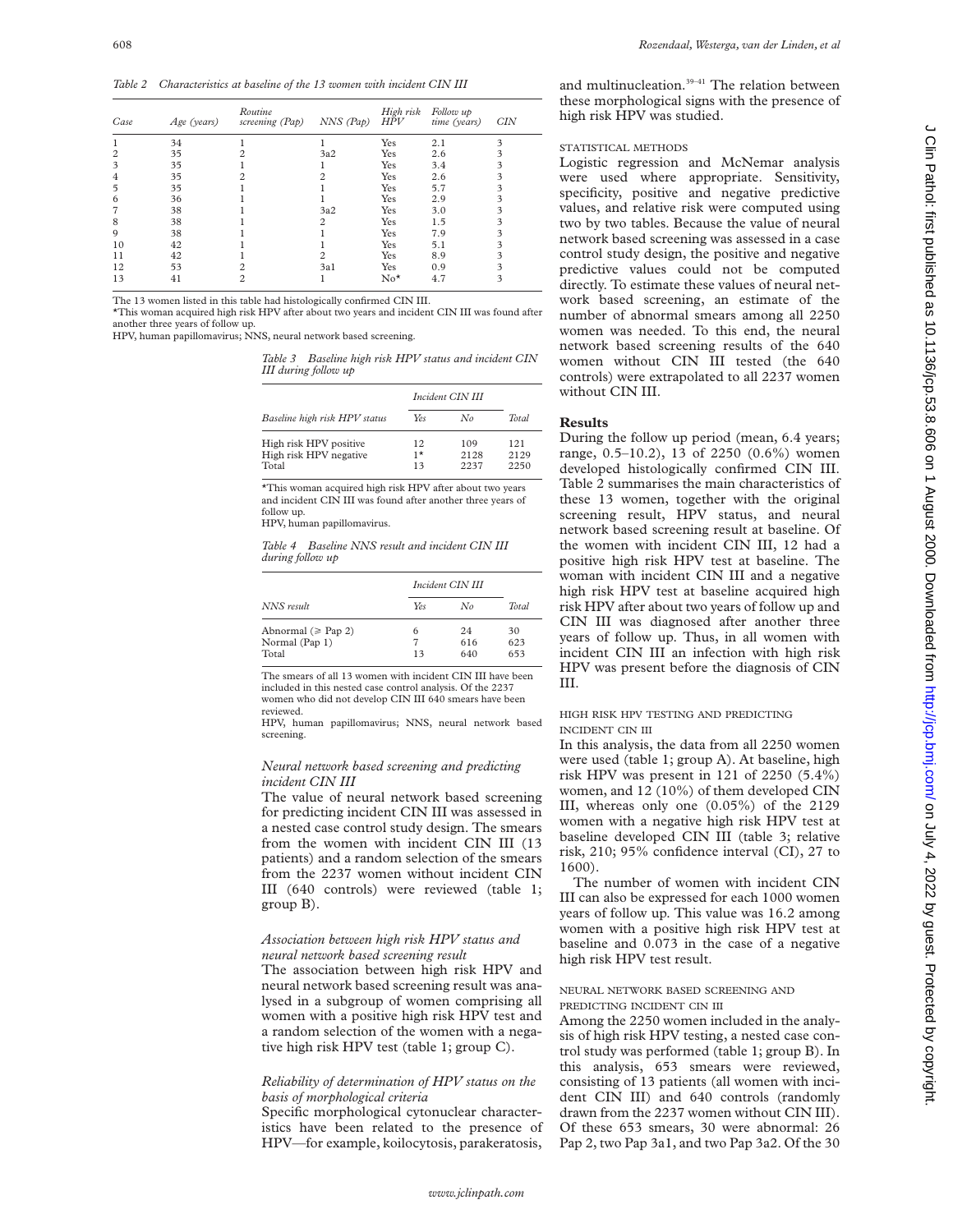*Table 5 Logistic regression analysis for incident CIN III*

| Baseline risk factor         | Cases      | <i>Controls</i> | Unadjusted | Mutually adjusted |
|------------------------------|------------|-----------------|------------|-------------------|
|                              | $(n = 13)$ | $(n = 640)$     | OR         | OR (95% CI)       |
| Positive high risk HPV test  | 12         | 31              | 240        | 160 (20 to 1300)  |
| NNS abnormal ( $\geq$ Pap 2) |            | 24              | 22         | 4.8 (1.2 to 20)   |

CI, confidence interval; HPV, human papillomavirus; NNS, neural network based screening; OR, odds ratio

*Table 6 Comparison of test parameters of high risk HPV and NNS review for incident CIN III*

|                           | High risk HPV test |           | NNS review    |           |
|---------------------------|--------------------|-----------|---------------|-----------|
|                           | %                  | n         | $\frac{9}{6}$ | n         |
| Sensitivity               | 92                 | 12/13     | 46            | 6/13      |
| Positive predictive value | 9.9                | 12/121    | 6.7           | 6/90      |
| Specificity               | 95                 | 2128/2237 | 96            | 2153/2237 |
| Negative predictive value | 99.9               | 2128/2129 | 99.7          | 2153/2160 |

In this table, the figures concerning high risk HPV testing are directly copied from the cohort analysis presented in table 3. The figures concerning NNS review are derived from the nested case control analysis presented in table 4 by multiplying the results of the women who did not develop CIN III by 2237/640.

HPV, human papillomavirus; NNS, neural network based screening.

*Table 7 NNS result and high risk HPV status at baseline*

|                         | NNS result |                    |      |      |       |
|-------------------------|------------|--------------------|------|------|-------|
| High risk HPV<br>status | Pap<br>3a2 | Pap<br>3a1         | Pap2 | Pap1 | Total |
| Positive                | 2          | 2                  | 15   | 102  | 121   |
| Negative                |            |                    | 18   | 591  | 610   |
| Total                   | 2          | $\mathbf{\hat{z}}$ | 33   | 693  | 731   |

HPV, human papillomavirus; NNS, neural network based screening.

women with abnormal cytology, six developed CIN III, whereas only seven of 623 women with normal cytology did so (table 4; OR, 22; 95% CI, 6.9 to 70).

A logistic regression model, which mutually adjusted the risks for incident CIN III associated with high risk HPV and abnormal cytology, showed a significant independent risk of abnormal cytology (table 5; OR, 4.8; 95% CI, 1.2 to 20).

With regard to the grading of abnormal cytology at baseline, of the 13 women with incident CIN III, six showed abnormal cytology: three Pap 2, one Pap 3a1, and two Pap 3a2 (table 2). Three of the 13 women with incident CIN III had also been signalled by the original screening (Pap 2). Of the 640 women without CIN III, 24 showed abnormal cytology: 23 Pap 2, and one Pap 3a1.

With regard to high risk HPV and neural network based screening testing, the parameters of sensitivity, specificity, and positive and negative predictive value are of interest. For

*Table 8 Morphological markers associated with HPV v high risk HPV test result*

|                                       | High risk HPV        |                         |                  |     |  |
|---------------------------------------|----------------------|-------------------------|------------------|-----|--|
|                                       | Positive $(n = 121)$ | Negative $(n =$<br>610) |                  |     |  |
| Morphological marker present          | $\boldsymbol{n}$     | $\%$                    | $\boldsymbol{n}$ | %   |  |
| Nuclear and cytoplasmatic enlargement | 4                    | 3.3                     | 22               | 3.6 |  |
| Multinucleation                       | 5                    | 4.0                     | 41               | 6.7 |  |
| Koilocytosis                          | $\overline{5}$       | 4.0                     | 21               | 3.4 |  |
| Parakeratosis                         | 4                    | 3.3                     | 26               | 4.3 |  |
| (Mildly) hyperchromatic nucleus       |                      | 0.8                     | 3                | 0.5 |  |
| Atypical reserve cell hyperplasia     | 4                    | 3.3                     | 6                | 1.0 |  |
| Immature squamous metaplasia          |                      | 1.7                     | 14               | 2.3 |  |
| Any marker present                    | 14                   | 12                      | 79               | 13  |  |

HPV, human papillomavirus.

high risk HPV, these parameters can be derived from the data presented in table 3. For neural network based screening, the results of the 640 controls as presented in table 4 have to be used to estimate the number of women with abnormal cytology among all 2237 women without CIN III. To this end, the neural network based screening results of the 640 controls were multiplied by 2237/640 (the reciprocal of the sampling fraction). Table 6 presents the computed test properties for high risk HPV testing and neural network based screening. High risk HPV testing is twice as sensitive as neural network based screening at detecting women at risk of developing CIN III (92% and 46%, respectively). This difference is significant (McNemar,  $\chi^2 = 4.2$ ; p = 0.04). For both tests, the positive predictive values are rather low (9.9% and 6.7%, respectively); the specificity (95% and 96%, respectively) and negative predictive values (99.9% and 99.7%, respectively)

ASSOCIATION BETWEEN HIGH RISK HPV STATUS AND NEURAL NETWORK BASED SCREENING RESULT

For this subgroup analysis, a total of 731 smears were selected (table 1; group C). These comprised the smears of all 121 women with a positive high risk HPV test at baseline and 610 smears randomly drawn from the 2129 women with a negative high risk HPV test (table 7). In 19 of 121 (16%) women with a positive high risk HPV test, the Pap smear was abnormal. A much smaller proportion (19 of 610 (3.1%)) of the women with a negative high risk HPV test had abnormal cytology. Thus, abnormal cytology is correlated with a positive high risk HPV test (OR, 5.8; 95% CI, 3.0 to 11).

RELIABILITY OF DETERMINATION OF HPV STATUS ON THE BASIS OF MORPHOLOGICAL CRITERIA Table 8 lists the results of the seven markers assessed. None of these markers was significantly correlated with a positive high risk HPV test.

# **Discussion**

are similar.

The main finding of our study was that the sensitivity of high risk HPV testing in predicting incident CIN III is twice as high as the sensitivity of neural network based screening (92% and 46%, respectively). Abnormal cytology was correlated with a positive high risk HPV test. None of seven markers (including koilocytosis) presumed to be associated with an HPV infection were significantly associated with a positive GP5+/6+ PCR-EIA high risk HPV test.

Previously, it has been shown that high risk HPV testing could identify those women with normal cytology who are at risk of developing CIN III.<sup>25 32</sup> In these studies, conventional cervical cytology had been used. It has become clear that the accuracy of conventional cytology can be increased by using computer assisted screening—for example, neural network based screening.<sup>10–12</sup> The improved accuracy of neural network based screening when compared with conventional screening has led to the question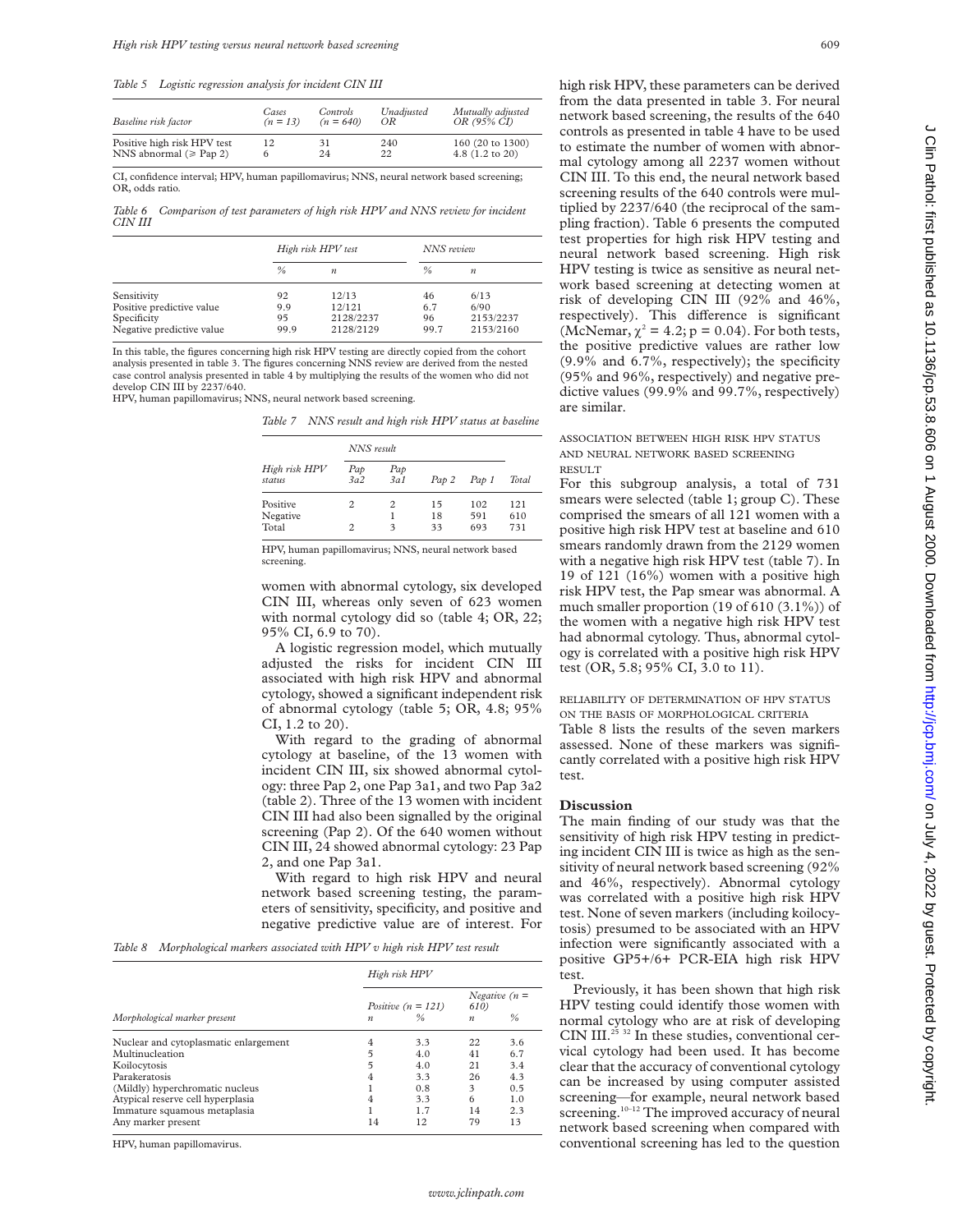of whether neural network based screening, like high risk HPV testing, could identify women at risk of developing CIN III. To answer this question, we compared neural network based screening with high risk HPV testing. As stated above, neural network based screening identified six of 13 (46%) women with incident CIN III, whereas high risk HPV testing identified 12 of 13 (92%) women. This difference was significant. We conclude therefore that high risk HPV testing is superior to neural network based screening in identifying women at risk of incident CIN III. The better performance of high risk HPV testing, when compared with neural network based screening, can be explained by its ability to identify those women with normal cytology who are at risk of developing CIN III.

Incident CIN III was always confirmed histologically. On the one hand, the estimated number of women with incident CIN III might have been too high: at baseline, CIN status had not been verified histologically and some of the women with incident CIN III might have had CIN III from the outset of the study. On the other hand, the estimated number of women with incident CIN III might have been too low: not all women with incident CIN III might have been detected by cytology, some cases of incident CIN III might have stayed undetected. It is probable that these contrary effects on incident CIN III will have balanced out and, taking both effects into account, would not have affected the overall results.

Some morphological markers, including koilocytosis, have been associated with HPV infections.39 We looked for a relation between these markers and the presence of high risk HPV, because only high risk HPV is associated with progression to CIN III, among women with both normal and abnormal cytology.25 27 30 32 33 We did not find a correlation between the presence of high risk HPV and any of the seven markers assessed (table 8). As a consequence, the markers assessed were not associated with incident CIN III. None of markers was present in the seven women with normal cytology who developed incident CIN III. Thus, assessment of these markers cannot substitute for high risk HPV testing by molecular biological techniques. Our results are in contrast with those of Cramer *et al*, <sup>40</sup> who found a positive correlation between koilocytosis and high risk HPV, as detected by the hybrid capture assay, in a matched case control study among 126 young women (age, 18–45 years) attending a gynaecological outpatient clinic or a sexually transmitted disease clinic. However, Abadi and colleagues<sup>41</sup> only found a weak positive correlation between koilocytosis and high risk HPV, as detected by MY09/11 PCR, when stringent criteria were used for koilocytosis. No correlation had been present between a positive high risk HPV test and koilocytosis in a routine diagnostic setting.

The specificity of high risk HPV testing and neural network based screening are similar (95% and 96%, respectively). In population based cervical cancer screening, these specificity values are too low to justify referral for colposcopy after a single positive test. Therefore, women with borderline nuclear changes are not referred for colposcopy, unless at a six months interval a repeated smear again shows borderline nuclear changes or worse.<sup>8</sup> For high risk HPV testing we also recommend a repeated high risk HPV test because only persisting HPV infections eventually lead to high grade CIN lesions.30 33 Women with a negative second high risk HPV test and normal or borderline cytology should not be referred. With respect to repeated tests, Nobbenhuis and colleagues<sup>33</sup> have shown that a second high risk HPV test performs better than repeated cytology in identifying women at risk of CIN III.

One of the major concerns in cervical cytology is quality assurance.<sup>3  $9$ </sup> In agreement with the observation of Sherman,<sup>9</sup> we found that abnormal cytology is correlated with a positive high risk HPV test (table  $7^7$ ; OR, 5.8; 95% CI, 3.0 to 11). Therefore, high risk HPV testing can serve as a quality control of cytology. The number of false negative smears can be substantially reduced (in our study by 50%) by selectively reviewing high risk HPV positive smears.

Women with abnormal cytology had an increased risk for incident CIN III (table 4). The strong correlation between an infection with high risk HPV and abnormal cytology indicates that the cellular changes are largely induced by high risk HPV. The increased risk for incident CIN III among women with abnormal cytology can therefore be attributed almost completely to high risk HPV (table 5). The small independent risk of abnormal cytology for incident CIN III (OR, 4.8; 95% CI, 1.2 to 20) can be explained using the model of cervical carcinogenesis.<sup>42</sup> According to this model, most HPV infections are cleared but some persist and may eventually lead to cellular transformation. Abnormal cytology indicates that progression of cellular transformation has occurred to the level of morphological detection. These patients will be more likely to proceed to CIN III than women with an HPV infection but normal cytology.

In summary, the presence of high risk HPV is the best indicator for incident CIN III among women with normal cytology or borderline nuclear changes. Nobbenhuis and colleagues<sup>33</sup> and Ho and colleagues $^{27}$  have shown that this also holds for women with mild dyskaryosis or worse. We advocate therefore that both high risk HPV testing and cytology should be used in cervical cancer screening, and we are currently conducting an implementation study of high risk HPV testing in population based screening involving 44 000 women in the Netherlands.

We acknowledge Mrs N Fransen Daalmeijer, Mr R Pol, Mr B Bakker, and the cytotechnologists of the LCPL laboratory for technical assistance. We thank the general practitioners in the region of Amstelveen/Ouder-Amstel for their kind cooperation. This work was supported by grants from the Ziekenfondsraad and the Praeventiefonds (project 28–1502).

- 1 Boyes DA, Morrison B, Knox EG, *et al.* A cohort study of cervical cancer screening in British Columbia. *Clin Invest Med* 1982; **5**:1–29.
- 2 IARC Working Group on Evaluation of Cervical Cancer Screening Programmes. Screening for squamous cervical